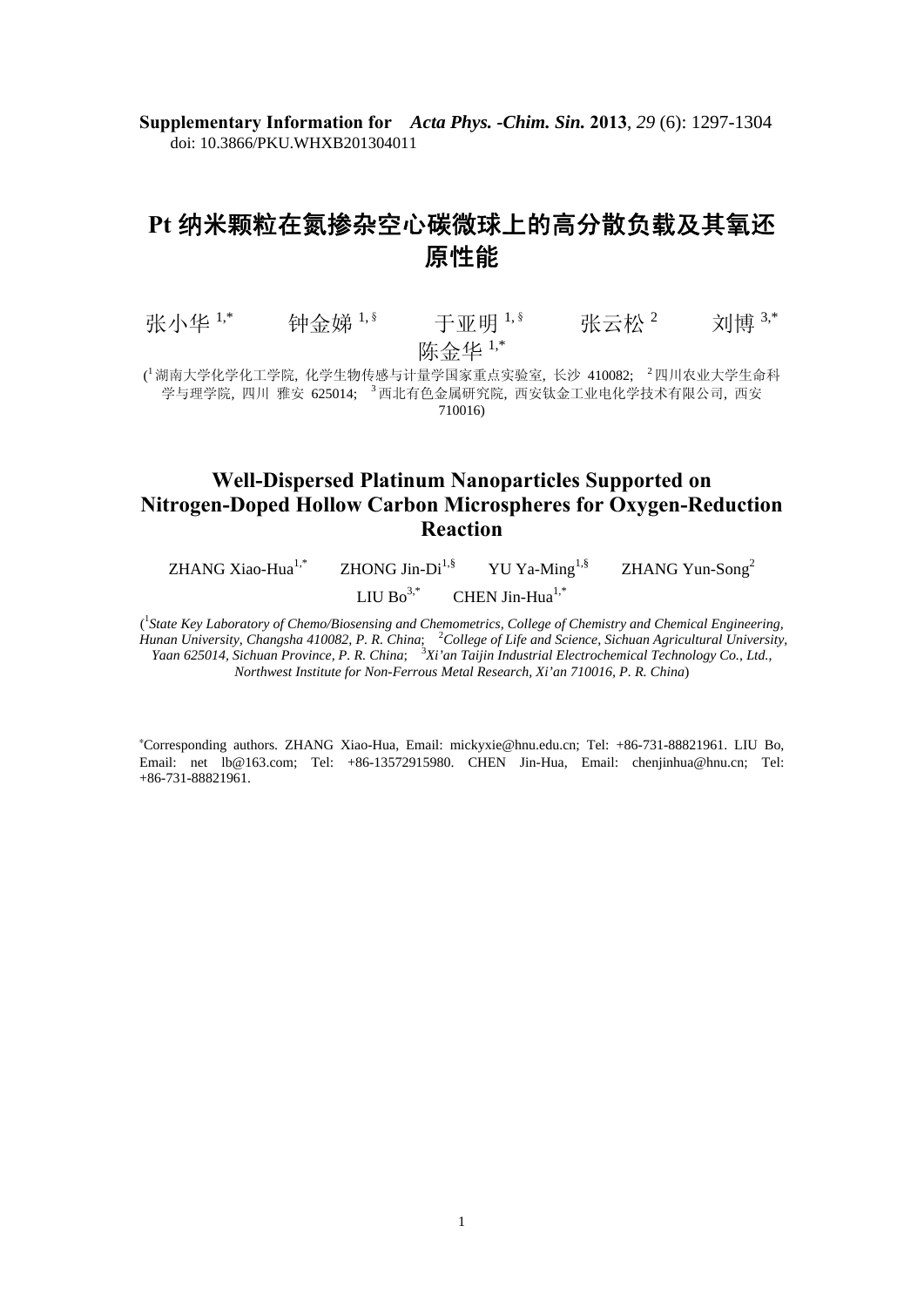### **1 Preparation of HCMS and Pt/HCMS**

Taking glucose as the carbon source, HCMS were prepared by the carbonization and etching processes after the pretreatment of  $SiO<sub>2</sub>$  particles according to the literature<sup>1</sup>. The procedure for the preparation of HCMS and Pt/HCMS catalyst is the same as that for the preparation of N-HCMS and Pt/N-HCMS catalyst. The loading mass of Pt NPs in Pt/HCMS catalyst was about 10.08% (mass fraction). All electrochemical experiments were performed under the same conditions as described for the Pt/N-HCMS modified GC electrode.

#### **2 Structural characterization of HCMS and Pt/HCMS**



**A B** 



**Fig.S1** SEM and TEM images of HCMS (A) and Pt/HCMS (B) The inset is the TEM image of HCMS

From Fig.S1A, the hollow feature of the microspheres with uniform diameter and shell thickness can be clearly observed. From the corresponding TEM image of HCMS (inset image in Fig.S1A), the average diameter and the shell thickness of HCMS is about 371 and 11 nm, respectively.

## **3 Electrocatalytic properties of the Pt/HCMS catalyst for ORR**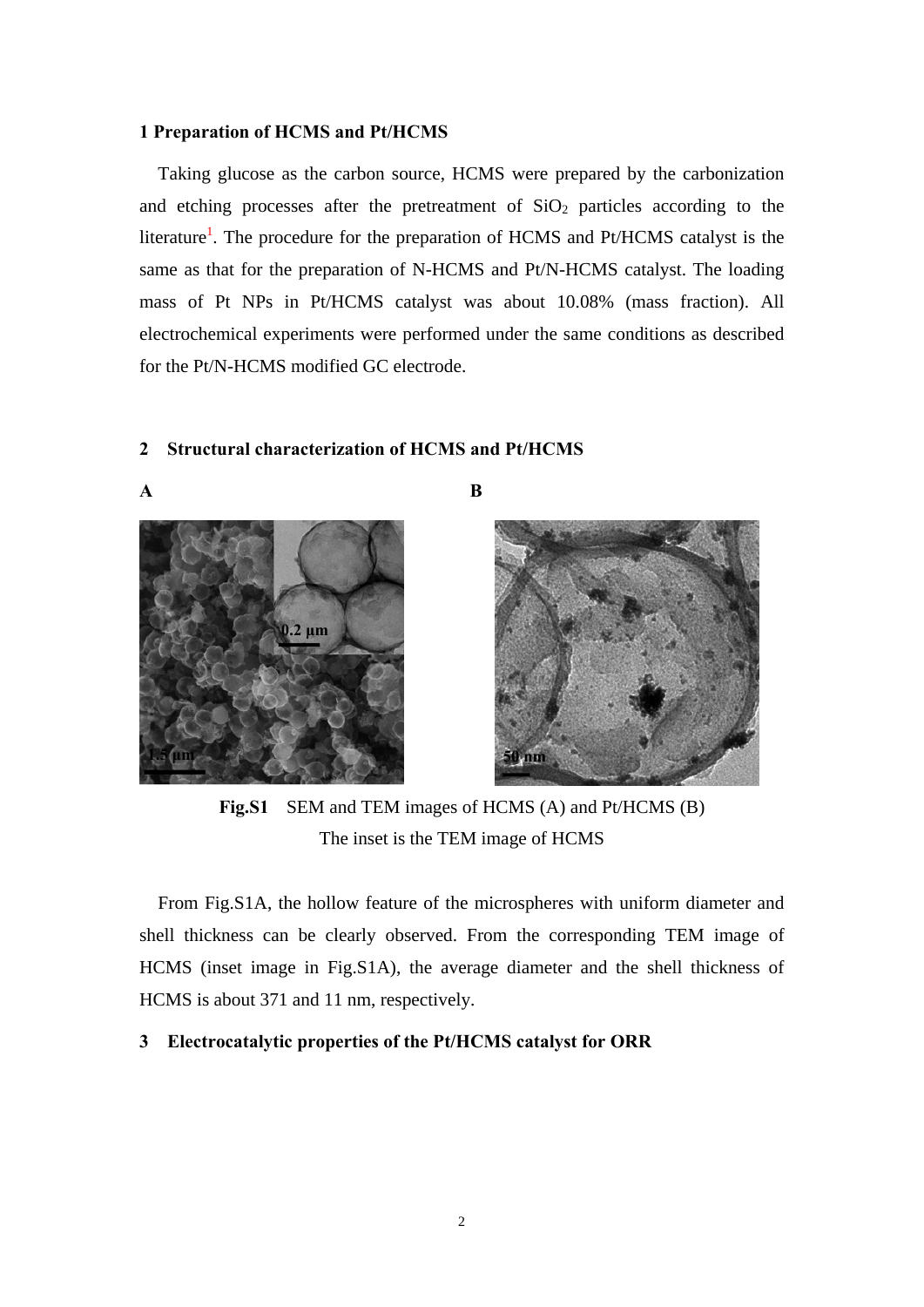

**Fig.S2** RDE tests toward ORR on the Pt/N-HCMS and Pt/HCMS catalysts at 1600 r·min<sup>-1</sup> in O<sub>2</sub> saturated 0.5 mol·L<sup>-1</sup> H<sub>2</sub>SO<sub>4</sub> with a scan rate of 10 mV·s<sup>-1</sup>

,

From Fig.S2, the onset and half-wave potential of ORR on the Pt/HCMS catalyst are about 0.624 and 0.468V, respectively, and negatively shift about 112 and 137 mV in comparison with those on the Pt/N-HCMS catalyst.

## **4.1 Durability of the Pt/HCMS catalyst for ORR**



**Fig.S3** (A) CV and RDE (B) tests of the Pt/HCMS catalyst before and after ADT

The long term electrochemical stability of the Pt/HCMS catalyst was also evaluated by ADT under the same condition. Before and after ADT, the ESA evaluation and the related RDE tests of the Pt/HCMS catalyst were carried out and the corresponding results are shown in Fig.S3. From Fig.S3, it is noted that the ESA value and the decrease of the half-wave potential of the Pt/HCMS catalyst are about 24.2  $m^2 \cdot g^{-1}$  and